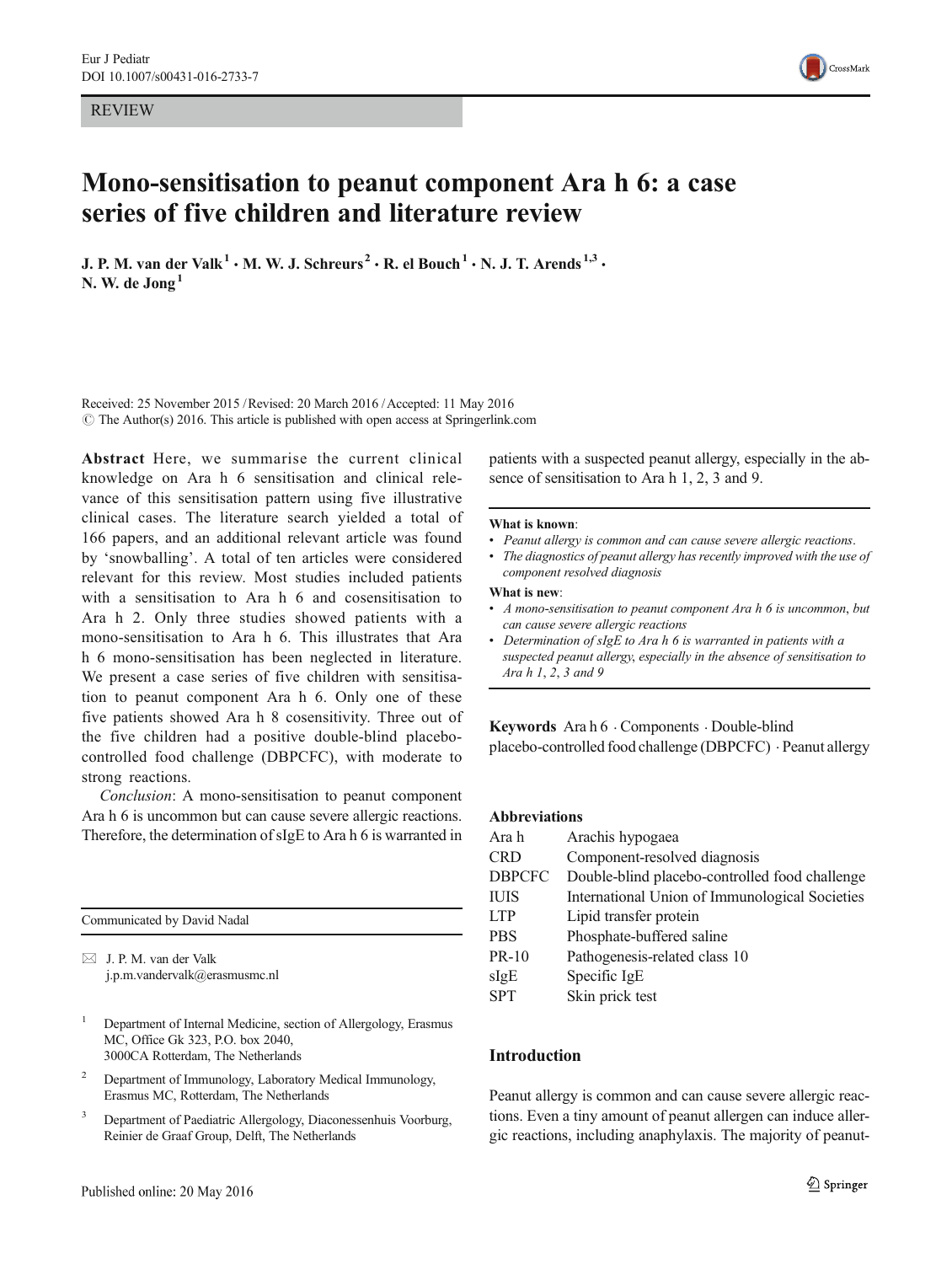allergic patients remain allergic to peanuts for the rest of their lives [\[3](#page-6-0)]. Diagnosis is traditionally based on the clinical history, sensitisation (skin prick test (SPT) and/or specific IgE (sIgE) and optionally, a double-blind placebo-controlled food challenge (DBPCFC) test [\[26\]](#page-7-0).

The diagnostics of peanut allergy has recently improved with the use of component-resolved diagnosis (CRD). CRD measures sIgE against individual allergens utilising purified or recombinant allergens. The ImmunoCAP ISAC is an advanced method that detects sIgE for most individual peanut components [[9\]](#page-7-0). More than 13 peanut components have been identified and accepted by the Allergen Nomenclature Subcommittee of the International Union of Immunological Societies (IUIS). The most important and clinically relevant components are Arachis Hypogaea (Ara h) 1, 2, 3, 6, 8 and 9.

Ara h 1, 2 and 3 are seed storage proteins that can induce severe allergic reactions. sIgE to Ara h 2 is the best predictor for a clinically relevant peanut allergy and has high diagnostic accuracy in comparison to other components [\[14\]](#page-7-0). Ara h 8 is a pathogenesis-related class 10 (PR-10) protein homologous to the Bet v 1 allergen component of birch pollen and is involved in the cross-sensitisation between pollen and peanut. Allergic reactions due to this cross-reactive protein usually remain limited to oral allergy symptoms. Anaphylaxis due to Ara h 8 has been described only in exceptional cases [[11](#page-7-0)]. Sensitisation to Ara h 9, a lipid transfer protein (LTP), is in most cases accompanied by sensitisation to Ara h 1, 2 and 3[\[23](#page-7-0)]. Ara h 9 is a clinically relevant allergen in peanut-allergic patients around the Mediterranean [[17](#page-7-0), [19](#page-7-0)].

This systematic review focuses on the clinical relevance and severity of sensitisation to component Ara h 6, a 2S albumin, a conglutin [[16](#page-7-0)]. Little attention is paid in the literature to Ara h 6 in contrast to Ara h 2 sensitisation, which has been investigated far more extensively and, hence, is now generally recognised as predictor for clinically relevant peanut allergy [\[12](#page-7-0), [21,](#page-7-0) [22](#page-7-0)]. However, Ara h 6 and Ara h 2 are both 2S albumin storage proteins and approximately 60 % homologous. Ara h 6 and Ara h 2 are comparable in molecular size, amino acid sequence and structure [[6,](#page-6-0) [13,](#page-7-0) [15,](#page-7-0) [20](#page-7-0)].

In this study, we summarise the current clinical knowledge on Ara h 6 sensitisation and describe five relevant cases with four out of five cases showing mono-sensitisation to Ara h 6. We measured clinical relevance of sensitisation to Ara h 6 by performing DBPCFCs.

## Method

#### Data sources and literature search

Our search was performed in line with the methods and procedures of the Preferred Reporting Items for Systematic Reviews and Meta-analyses (PRISMA) guidelines for reporting this systematic review, excluding irrelevant items. The registration number in PROSPERO is CRD42015020451. We used Ovid MEDLINE, EMBASE, Cochrane, Web-of-science, Scopus and Google scholar databases to identify relevant articles by using strings shown in Table [1.](#page-2-0) We only included studies in English, and there was no restriction on publication date. Mouse models and animal studies were excluded. Initially, all articles on Ara h 6 and Ara h 2 were included because studies on a monosensitisation to Ara h 6 were not available. Subsequently, in vitro studies, biochemical studies, studies using skin prick tests with Ara h 2 and/or Ara h 6 extracts only and studies on dermatitis were excluded. Nine of 166 articles identified in our initial database search and one article found by 'snowballing' were considered relevant for this systematic review. The literature screening was performed by one author, and the included studies were checked by a second author. This literature selection procedure is shown schematically in Fig. [1](#page-2-0).

This review comprises a retrospective cases series of five children with sensitisation to component Ara h 6. These patients were selected from the clinical practice of the Department of Allergology, Erasmus MC in Rotterdam and the Department of Paediatric Allergology, Renier de Graaf Group (RdGG) in Delft, the Netherlands, between 2012 and 2015. Sensitisation to peanut was measured by both SPT and sIgE. Peanut components Ara h 1, 2, 3, 6, 8 and 9 were measured, and finally, clinical relevance was evaluated by performing a peanut DBPCFC test.

A SPT with peanut extract was performed by applying a drop of the allergen extract on the skin of the volar aspect of the forearm. The extract was pierced through the skin barrier with a lancet. The SPTs were performed with peanut extracts, generated as previously described by de Jong et al. [[8\]](#page-6-0). A dilution buffer was used as negative control, and histamine (1 %) was used as positive control. A mean diameter  $\geq$ 3 mm was considered as positive [[8](#page-6-0)]. For the SPT extracts, the peanuts (raw, not roasted, unsalted organic nuts) were homogenised mechanically, ground with a mortar and pestle, defatted by ether extraction, and subsequently air-dried. This pretreated material was stored at −20 °C until needed for further preparation. The pretreated peanut was defrosted regularly, and a 10 %  $(w/v)$  extract in phosphate-buffered saline (PBS) pH 7.4, containing 0.03 % human serum albumin and 0.5 % phenol) was made. For use in SPT, the extract was defrosted an hour before the skin test and mixed [[8\]](#page-6-0).

The Immulite 2000 XPi system (Siemens) was used to determine sIgE to peanut extract, based on the principle of solid-phase, two-step and chemilumuniscent immunoassay. A value of >0.35 IE/L is considered as positive. The ImmunoCAP ISAC provided sIgE results for 112 components from more than 51 allergens simultaneously, using only 30 mL serum, and was used to determine sIgE to Ara h 1,2,3,6,8 and 9. The micro-array ISAC 112 (ThermoFisher, Uppsala, Sweden) is a solid-phase fluoro- immunoassay that detects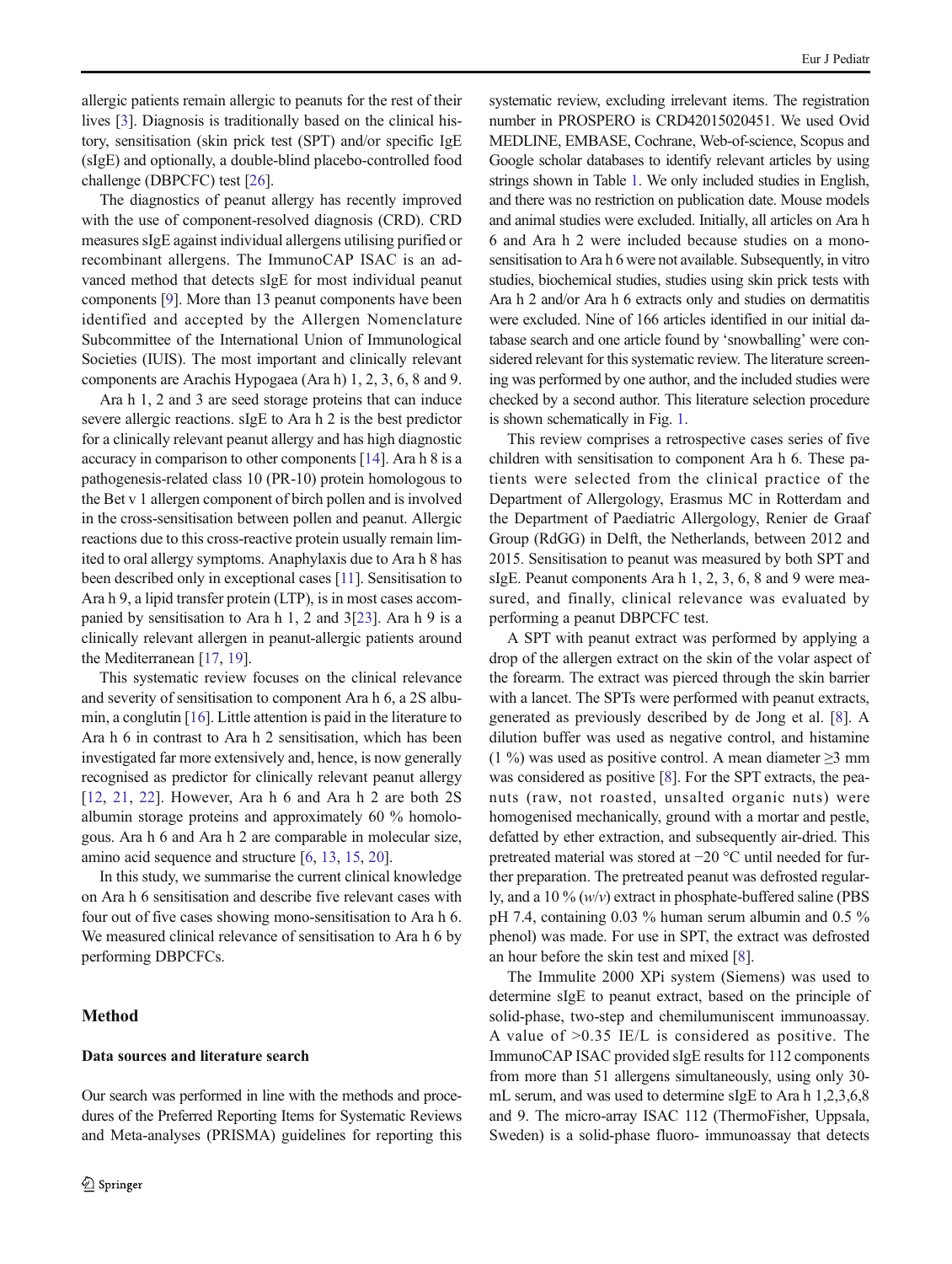<span id="page-2-0"></span>

| Search stings used to identify relevant articles<br>Table 1 |                                                                                                                                                                                                                                              |  |  |  |  |
|-------------------------------------------------------------|----------------------------------------------------------------------------------------------------------------------------------------------------------------------------------------------------------------------------------------------|--|--|--|--|
| Embase                                                      | $((\text{qra OR nara OR mara) AND } (\text{h2 AND h6}) OR (\text{h-2 AND h-6}) OR 'h 2 6' OR 'h 2 6')) OR (\text{arah2 AND arah6}) OR (\text{arah-2})$<br>AND arah-6) OR arah2-6 OR arah-2-6):ab,ti                                          |  |  |  |  |
| PubMed                                                      | (((ara[tiab] OR nara[tiab] OR mara[tiab]) AND ((h2[tiab] AND h6[tiab]) OR (h-2[tiab] AND h-6[tiab]) OR h-2-6[tiab] OR<br>h2-6[tiab]) OR (arah2[tiab] AND arah6[tiab]) OR (arah-2[tiab] AND arah-6[tiab]) OR arah2-6[tiab] OR arah-2-6[tiab]) |  |  |  |  |
| Cochrane                                                    | $((\text{(\text{arg OR nara OR mara}) AND } ((h2 AND h6) OR (h-2 AND h-6) OR 'h 2 6' OR 'h2 6')) OR (\text{arah2 AND arah6}) OR (\text{arah-2})$<br>AND arah-6) OR arah2-6 OR arah-2-6):ab,ti                                                |  |  |  |  |
| Web-of-science                                              | $TS = (((\text{ara OR nara OR nara) AND }((h2 AND h6) OR (h-2 AND h-6) OR "h 2 6" OR "h 2 6") OR (\text{arah2 AND arah6}) OR$<br>$(\text{arah-2 AND arah-6}) \text{ OR arah2-6 OR arah-2-6})$                                                |  |  |  |  |
| Scopus                                                      | TITLE-ABS-KEY((((ara OR nara OR mara) AND ((h2 AND h6) OR (h-2 AND h-6) OR "h 2 6" OR "h2 6")) OR (arah2<br>AND arah6) OR (arah-2 AND arah-6) OR arah2-6 OR arah-2-6) )                                                                      |  |  |  |  |
| Google scholar                                              | "ara $h$ 6" "ara $h$ 2"                                                                                                                                                                                                                      |  |  |  |  |

specific IgE antibodies to the proteins fixed on ISAC surface. The technique was performed following the manufacturer's instructions [[9](#page-7-0)]. The results were measured in ISAC Standardized Units (ISU-E). Values <0.3 are considered negative, 0.3–0.9 are considered as low, 1–14.9 as moderate to high and  $\geq$ 15 as very high.

Each patient underwent a DBPCFC with masked food containing the suspected allergen in an increasing dose at time intervals of 30 min. Placebo and active challenges were randomly administered on separate days with at least a 1-week interval. Blinding was ensured for the physician, the nurse and the patient, and blinding was broken 24 h after the challenge. The validated and standardised food challenge material used in the DBPCFC was prepared according to the recipe developed by Berber-Vlieg et al. in 2008[\[27\]](#page-7-0). Flour of roasted peanuts were used and the food matrix predominantly consisted of wheat, sugar, gingerbread spice mix and coconut. The food challenge test consisted of a six-step incremental doses regime. Upon completion of the challenge test, the child had consumed 1.75, 3.5, 14, 70, 130 and 350 mg protein,



2 Springer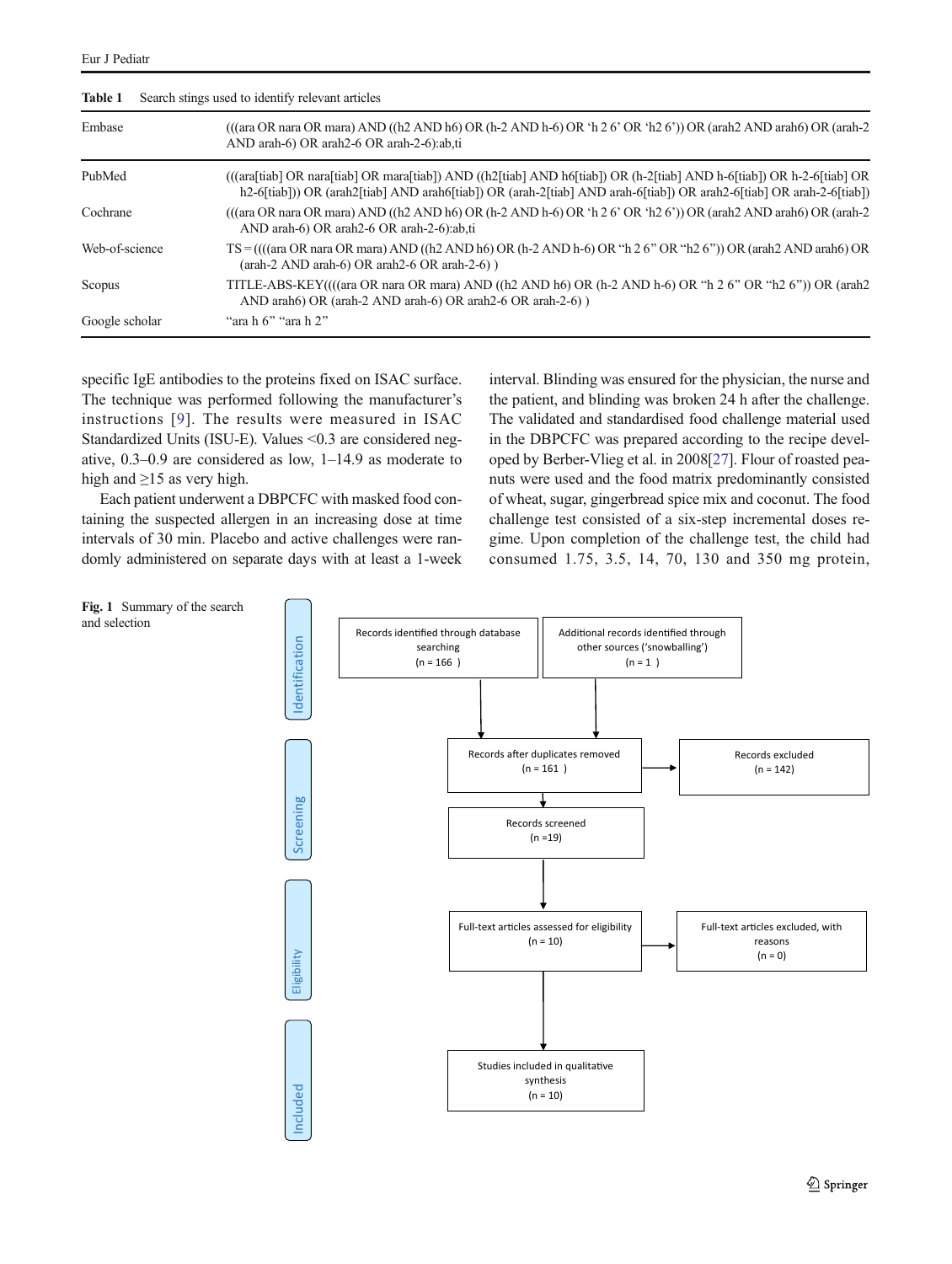equivalent to three peanuts in total. The DBPCFC test was discontinued and considered positive when (1) objective symptoms occurred, or when (2) subjective symptoms reoccurred twice after the same dose of challenge material had been administered, three times consecutively, or (3) when severe subjective symptoms persisted for more than an hour. Placebo reactions were assed according to a protocol previously described by Vlieg-Boertsra et al. [[28](#page-7-0)]. If the child presented with the same symptoms on the placebo as on the verum day, the DBPCFC test was considered as undetermined.

#### Relevant clinical papers

The ten relevant clinical studies on Ara h 6 mono-sensitisation or Ara h 6 with cosensitisations are summarised here and presented in Table [2.](#page-4-0)

The first study by Peeters et al. included 30 peanut allergic patients [\[25\]](#page-7-0). The aim of this study was to investigate whether sensitisation to individual allergens Ara h 1, Ara h 2, Ara h 3 and Ara h 6 measured with immunoblots was correlated with clinical severity. Twenty-two patients (73.3 %) were sensitised to Ara h 6 and Ara h 2. There was no Ara h 6 monosensitisation observed. The authors concluded that Ara h 2 and Ara h 6 appeared to be the most potent allergens and that sensitisation to these components is indicative for severe allergic reactions.

The study by Flinterman et al. measured the sIgE reactivity with immunoblots to major peanut allergens in 20 peanutallergic patients [[10](#page-7-0)]. A sensitisation to Ara h 2 and Ara h 6 was observed in 16 patients (80 %). None of the patients had a mono-sensitisation to Ara h 6. This study concluded that Ara h 2 and Ara h 6 were the most frequently recognised major peanut allergens in this study.

The study by Codreanu et al. demonstrated a sensitisation to Ara h 2 and Ara h 6 measured with ImmunoCAP in 149 of the in total 166 peanut-allergic patients (89.7 %) [\[7\]](#page-6-0). Ara h 6 mono-sensitisation was observed in three patients (1.8 %).

The cases series published by Asarnoj et al. demonstrated one patient with a sensitisation to Ara h 6 and Ara h 8 mea-sured with ImmunoCAP [[4\]](#page-6-0). This patient developed a grade II anaphylaxis during a food challenge test.

A study with 107 peanut-allergic patients was performed by Klemans et al. [\[13](#page-7-0)]. The aim of this study was to assess the diagnostic value of sIgE to Ara h 6. This study showed 48 patients (44.8 %) sensitised to Ara h 2 and Ara h 6 and 4 patients (3.7 %) mono-sensitised to Ara h 6 measured with ImmunoCAP ISAC. The authors concluded that the diagnostic value of sIgE to Ara h 6 on the population level was as good as sIgE to Ara h 2.

Kukkonen et al. performed a study in 102 children with a peanut-sensitisation or a high suspicion of peanut allergy [[18\]](#page-7-0). Peanut components to Ara h 1, 2, 3, 6, 8 and 9 sIgE was

measured with ImmunoCAP ISAC, and a food challenge test was performed. There was no specification as to how many patients were sensitised for the different components. However, they concluded that Ara h 2 and Ara h 6 sensitisation was associated with severe reactions.

The study by Ballmer-Weber et al. included 68 children and adults with a positive DBPCFC peanut or a history of peanut allergy [[5\]](#page-6-0). Of these 68 peanut allergic patients, 50 patients were sensitised to Ara h 2 and Ara h 6 measured with ImmunoCAP. Mono-sensitisation to Ara h 6 was not demonstrated. Therefore, the authors concluded that Ara h 6 appears not to be an essential component in the diagnostics of peanut allergy.

The study by Agbriel et al. aimed to evaluate peanut CRD as a diagnostic and prognostic method in 117 children [[2\]](#page-6-0). Seventy-four patients (64 %) were sensitised to Ara h 6 measured with ImmunoCAP ISAC (64 %). The conclusion of this study was that sensitisation to Ara h 6 and Ara h 2 were shown to be the best predictors of peanut allergy in their study population.

Ackerbauer et al. performed a study on 65 peanut allergic patients [[1\]](#page-6-0). Sensitisation patterns against peanut allergens Ara h 1, 2, 3, 6, 8 and 9 were measured with ImmunoCAP ISAC. Forty-six patients (70.7 %) were sensitised to Ara h 2 and Ara h 6. The authors concluded that the majority of symptomatic peanut-allergic patients were sensitised to Ara h 2 and/ or Ara h 6.

Finally, Pedrosa et al. studied 22 children with a history of peanut allergy and a positive SPT and positive sIgE peanut. The authors demonstrated with ImmunoCAP ISAC that 13 children were sensitised to Ara h 2 and Ara h 6 and 4 were mono-sensitised to Ara h 6. The conclusion of this study was that the measurement of sIgE to Ara h 2 in combination with Ara h 6 improves the diagnosis of peanut allergy [\[24](#page-7-0)].

#### Case series

Below, we describe the case studies for the five individual children. The results of SPT peanut, sIgE peanut and peanut components Ara h 1, 2, 3, 6, 8 and 9 and the outcome of DBPCFCs with peanut of the five children are summarised in Table [3](#page-5-0).

#### Patient 1

A 9-year-old atopic boy was referred to the Erasmus MC's Department of Allergology because of his cow's milk allergy. He also showed a peanut and tree nut sensitisation. sIgE to peanut was positive (2.1 IE/L), and the SPT with peanut extract was positive (13 mm). He never consumed peanuts. A DBPCFC peanut was subsequently performed. During the challenge, he experienced no symptoms during the placebo day. On the verum day, he had mild oral itch after each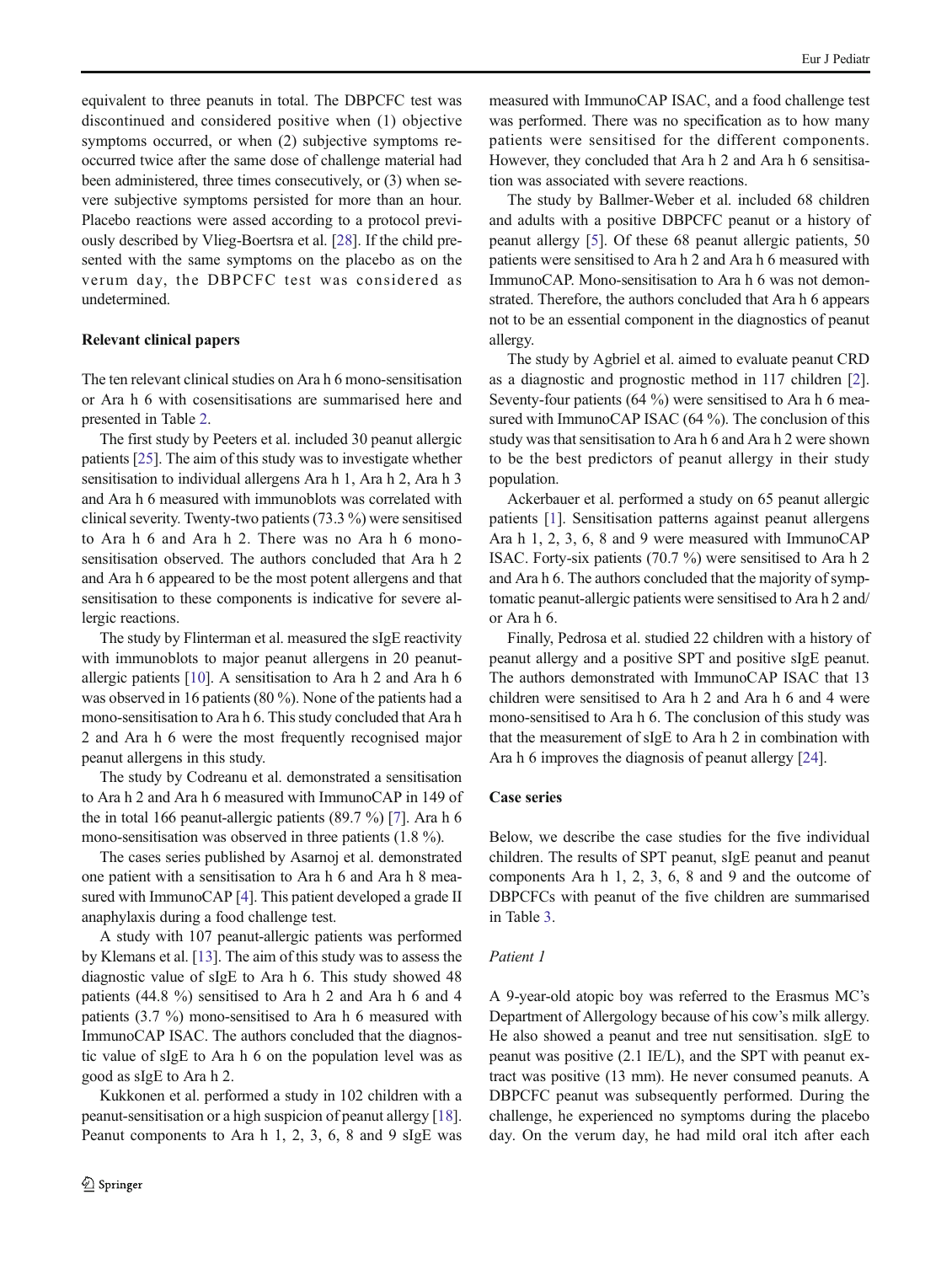<span id="page-4-0"></span>

| Table 2                                                                                     | Relevant clinical studies on Ara h 6 and/or Ara h 2 sensitisation                                  |                                            |                                |                                                                                                                                                 |
|---------------------------------------------------------------------------------------------|----------------------------------------------------------------------------------------------------|--------------------------------------------|--------------------------------|-------------------------------------------------------------------------------------------------------------------------------------------------|
| Paper, year of publication<br>Author                                                        | Inclusion criteria                                                                                 | Total included peanut<br>allergic patients | Results DBPCFC                 | sIgE sensitisation (% of all included patients)                                                                                                 |
| Clinical and Exp. Allergy, 2007(25)<br>Peeters, Koppelman et al.<br><b>DBPCFC</b> performed | SPT ratio ≥0.25 or positive peanut sIgE<br>Clinical history of peanut allergy                      | 30 adults                                  | 25 performed<br>22 positive    | 22 positive to at least Ara h 2 and Ara h 6 (73.3 %)<br>5 mono-sensitisation to Ara h 2 (16.7 %)<br>0 mono-sensitisation to Ara $h$ 6 $(-)$     |
| Clinical and Exp. Allergy, 2007(10)<br>Flinterman, Van Hoffen et al.                        | Positive DBPCFC peanut<br>Positive peanut sIgE<br>SPT ratio ≥0.25                                  | 20 children                                | 20 performed<br>20 positive    | 16 positive to at least Ara h 2 and Ara h 6 (80 %)<br>4 mono-sensitisation to Ara h2 $(20\%)$<br>0 mono-sensitisation to Ara h $6$ (-)          |
| Int Arch Allergy Immunol, 2011(7)<br>Codreanu, Collignon et al.                             | Positive DBPCFC peanut                                                                             | 166 children                               | 166 performed<br>All positive  | 149 positive to at least Ara h 2 and Ara h 6 (89.7 %)<br>10 mono-sensitisation to Ara h $2(6.0\%)$<br>3 mono-sensitisation to Ara h $6$ (1.8 %) |
| Int Arch Allergy Immunol, 2012(4)<br>Asamoj, Glaumann et al                                 | Clinical history of peanut allergy<br>Positive peanut sIgE                                         | 5 children                                 | 5 performed<br>5 positive      | sensitisation to Ara h 6 and Ara h 8 (20 %)<br>0 positive to at least Ara $h$ 2 and Ara $h$ 6 $(-)$<br>0 mono-sensitisation to Ara h 2 (-)      |
| Klemans, Knol et al.<br>Allergy, 2014(13)                                                   | DBPCFC peanut between 2002 and 2013<br>Leftover serum                                              | 107 adults                                 | 107 performed<br>65 positive   | 48 positive to at least Ara h 2 and Ara h 6 (44.8 %)<br>I mono-sensitisation to Ara h $2(0.9\%)$<br>4 mono-sensitisation to Ara h 6 (3.7 %)     |
| Kukkonen, Pelkonen et al.<br>Allergy, 2015(18)                                              | a high suspicion of peanut allergy<br>Peanut-sensitisation or                                      | 102 children                               | 102 performed<br>69 positive   | No specification                                                                                                                                |
| Ballmer-Weber, Lidholm et al.<br>No DBPCFC performed<br>Allergy, 2015(5)                    | DBPCFC peanut positive or history peanut allergy                                                   | 68 children and adults                     | 28 performed                   | 50 positive to at least Ara h 2 and $6(74\%)$<br>0 mono-sensitisation to Ara h 6                                                                |
| Pediatr Allergy Immunol, 2015(2)<br>Agabriel, Ghazouani et al                               | Clinical history of peanut allergy in last 6 months<br>SPT wheel ≥4 mm and/or positive peanut sIgE | 117 children                               |                                | 74 positive to Ara h 6 (64 %)<br>73 positive to Ara h $2(63\%)$<br>No specification                                                             |
| Int Arch Allergy Immunol, 2015(1)<br>Ackerbauer, Bublin et al.                              | Positive SPT and/or positive peanut sIgE<br>History of peanut allergy                              | 32 children<br>33 adults                   |                                | 46 positive to at least Ara h 2 and Ara h $6(70.7\%)$<br>No specification                                                                       |
| Ann Allergy Asthma Immunol, 2015(24)<br>Pedrosa, Boyono-Martinez et al.                     | Positive SPT and positive peanut sIgE<br>History of peanut allergy                                 | 22 children                                | $\begin{array}{c} \end{array}$ | 13 positive to Ara $h$ 2 and Ara $h$ 6 (59 %)<br>4 mono-sensitisation to Ara h 6                                                                |
|                                                                                             |                                                                                                    |                                            |                                |                                                                                                                                                 |

 $\overline{\phantom{a}}$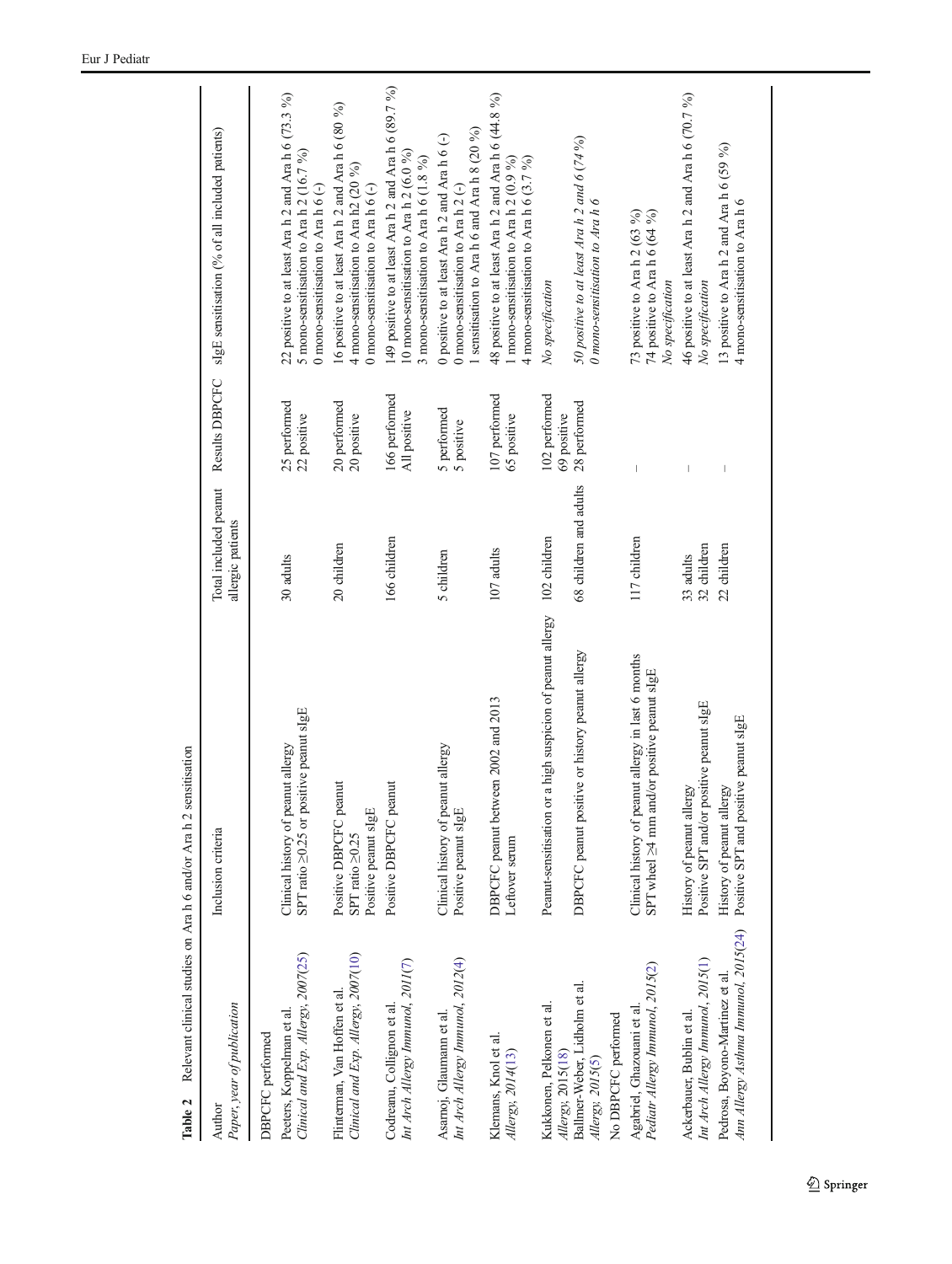<span id="page-5-0"></span>Table 3 SPT peanut (mm), sIgE peanut (IE/L), ISAC peanut components (ISU/E) and DBPCFC peanut results

| Patient       |                                            | 2                                             | 3    | $\overline{4}$                                      | 5          |
|---------------|--------------------------------------------|-----------------------------------------------|------|-----------------------------------------------------|------------|
| SPT peanut    | 13                                         | 15                                            | 8    | 7                                                   | 9          |
| sIgE peanut   | 2.1                                        | 5.8                                           | 4.1  | 14.0                                                | 6.1        |
| Ara h 1       | Neg                                        | Neg                                           | Neg  | Neg                                                 | Neg        |
| Ara h 2       | Neg                                        | Neg                                           | Neg  | Neg                                                 | Neg        |
| Ara h 3       | Neg                                        | Neg                                           | Neg  | Neg                                                 | Neg        |
| Ara h 6       | 11.2                                       | 7.83                                          | 2.32 | 0.58                                                | 2.23       |
| Ara h 8       | 3,3                                        | Neg                                           | Neg  | Neg                                                 | <b>Neg</b> |
| Ara h 9       | Neg                                        | Neg                                           | Neg  | Neg                                                 | Neg        |
| <b>DBPCFC</b> | Urticarial skin lesions,<br>abdominal pain | Itching mouth,<br>abdominal pain,<br>headache | Neg  | Nausea and<br>abdominal pain,<br>listless behaviour | Neg        |

incremental dose, which disappeared quickly and did not worsen during the test. After the last dose he had some abdominal pain. About 4 h after the last part, the symptoms worsened and he developed extensive urticarial skin lesions, associated with abdominal pain. These symptoms disappeared several hours after anti-histamine treatment. ImmunoCAP ISAC revealed a sensitisation to peanut component Ara h 6 (11.2 ISU-E). In addition, Ara h 8 sensitivity was observed (3.3 ISU-E), most likely caused by cross-sensitisation due to primary Bet v 1 (PR-10) sensitisation (56 ISU-E). The DBPCFC was judged as positive and the patient was advised to avoid peanuts.

# Patient 2

A 15-year-old boy was referred to the Department of Paediatric Allergology RdGG for his peanut allergy. He had experienced a severe anaphylactic reaction after the consumption of peanuts at the age of 10. The symptoms included angioedema of the lips and tongue, hoarseness and vomiting. sIgE to peanut was positive (5.8 IE/L), and the SPT with peanut extract showed a positive result (15 mm). ImmunoCAP ISAC demonstrated an Ara h 6 monosensitisation (7.83 ISU-E). The DBPCFC showed no symptoms on the placebo day. On the verum day, after step 3, the patient complained of an itching mouth. Step 3 was repeated and gives no problems, but after step 5, the patient experienced severe persistent abdominal pain for more than an hour and tiredness. The DBPCFC was terminated prematurely, and the patient was treated with anti-histamine, which reduced the symptoms slightly. Once home, the boy experienced a headache and felt tired. The DBPCFC was judged as positive, and the patient was advised to avoid peanuts.

# Patient 3

experienced an allergic reaction after consumption of peanuts at the age of 3 and 5. The allergic reaction at both ages included a swollen and sore throat, difficulty with breathing and angioedema of the eyes. SPT with peanut extract and sIgE peanut were both positive (8 mm and 4.1 IE/L, respectively). In ImmunoCAP ISAC, a mono-sensitisation was measured to component Ara h 6 (2.32 ISU-E). A DBPCFC was performed: the patient showed mild symptoms on the placebo day and milder symptoms on the verum day. The DBPCFC was judged as negative, and the boy was allowed to introduce peanut in his diet.

#### Patient 4

A 13-year-old boy was referred to the Department of Paediatric Allergology, RdGG, proved to be sensitised to tree nuts and peanuts with unknown clinical relevance. SPT with peanut was positive (7 mm), and sIgE to peanut was also positive (14.0 IE/L). ImmunoCAP ISAC demonstrated an Ara h 6 mono-sensitisation (0.58 ISU-E). A DBPCFC was performed. The boy showed no symptoms on the placebo day, but after step 3 on the verum day, he experienced severe subjective symptoms as nausea, abdominal pain and listless behaviour for more than an hour. These symptoms disappeared after treatment with anti-histamine and the boy was sent home asymptomatic. The DBPCFC was judged as positive and the patient was advised to avoid peanuts.

#### Patient 5

A 7-year-old boy was referred to Erasmus MC's Department of Allergology because of his food allergies. He was sensitised to peanut with unknown clinical relevance. SPT with peanut extract and sIgE to peanut were both positive (9 mm and 6.1 IE/L, respectively). ImmunoCAP ISAC measured a mono-sensitisation to component Ara h 6 (2.23 ISU-E). A DBPCFC was performed and judged as negative, and therefore, the child was allowed to introduce peanuts to his diet.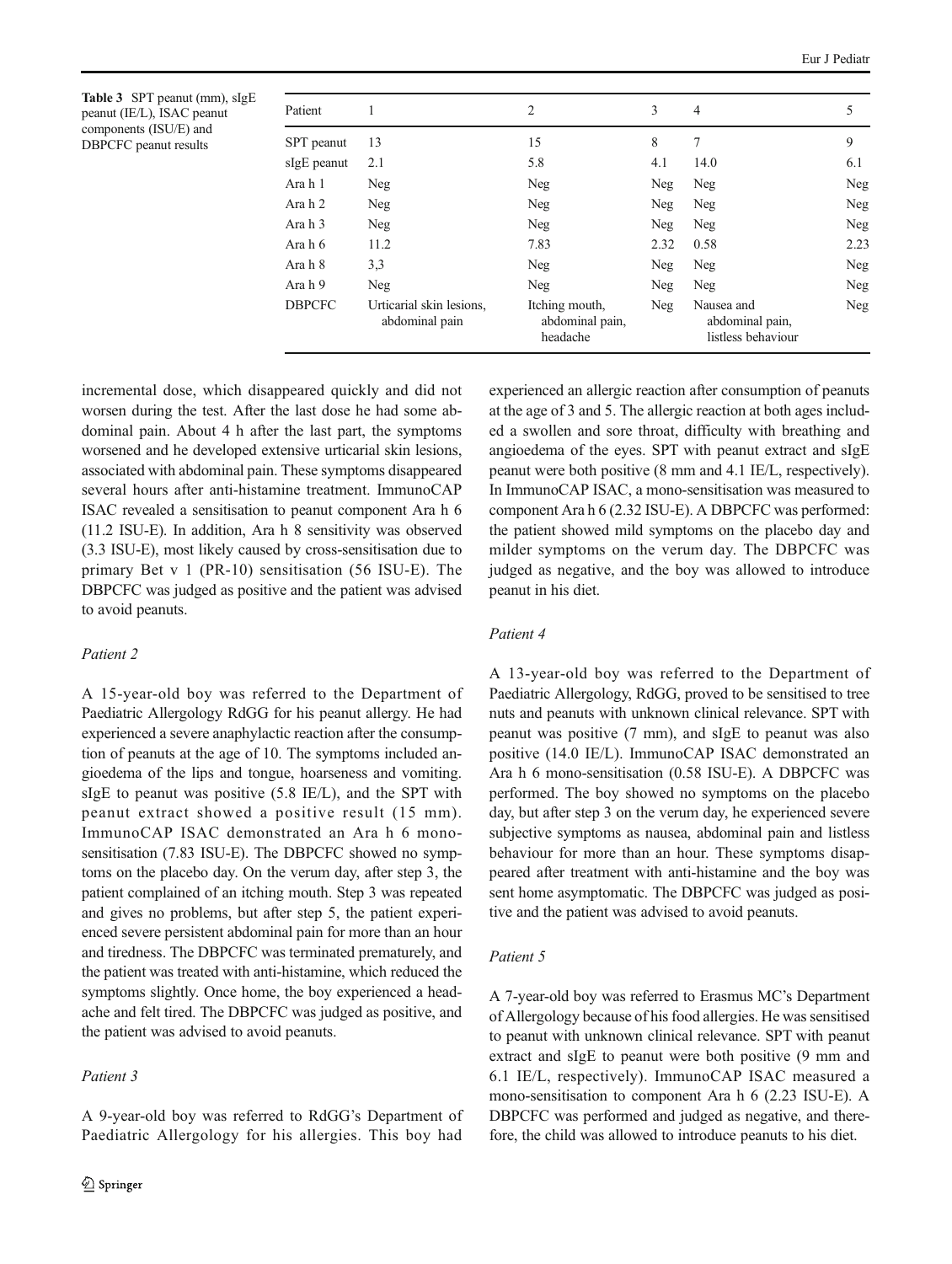## <span id="page-6-0"></span>**Discussion**

Our literature search demonstrated that there is little information available on Ara h 6 mono-sensitisation. Therefore, the importance of Ara h 6 sensitisation is difficult to define. Three studies on peanut allergy demonstrated patients with monosensitisation. However, studies selected for this review demonstrated that Ara h 2 and Ara h 6 were the most frequently recognised major peanut allergens [1, [10](#page-7-0)].

Our series of relatively unique cases confirms that patients with a mono-sensitisation to peanut component Ara h 6 do indeed exist. Moreover, this mono-sensitisation may cause moderate to severe allergic reactions. Three out of five children showed a clinically relevant Ara h 6 mono-sensitisation, confirmed by a DBPCFC. These reactions consisted of extensive urticarial skin lesions, headaches, persisting abdominal pain and nausea. In a case report by Asarnoj et al., a severe allergic reaction (anaphylaxis) due to predominant Ara h 6 sensitisation was described; however, the patient was also sensitised to Ara h 8[4]. This was also the case for patient 1 in our cases series. This patient was also sensitised to Ara h 8, most probably due to primary Bet v 1 (PR-10) sensitisation. As a result, this patient is officially not mono-sensitised to Ara h 6. However, Ara h 8 is not a peanut storage protein family member, and we consider Ara h 8 to be sensitisation with mild clinical relevance. In the context of primary sensitisation to peanut storage proteins, we consider this patient to be monosensitised to Ara h 6.

Although Ara h 6 sensitisation may apparently cause moderate to severe allergic reactions, it is hardly recognised in clinical practice. The lack of readily available test systems for sIgE against Ara h 6, in addition to the relatively expensive and unique ImmunoCAP ISAC system, probably contributes to this. However, an overlooked Ara h 6 mono-sensitisation may cause harmful situations during a food challenge or peanut introduction at home. Therefore, the importance of the Ara h 6 sIgE determination should not be underestimated. In recent years, most researchers have focused on the Ara h 2 peanut component and found that sensitisation is highly predictive of a severe clinical peanut allergy. In addition to Ara h 2, Ara h 6 sensitisation coexists in many peanut-allergic patients [\[13\]](#page-7-0); however, mono-sensitisation to Ara h 6 also exists, as this study clearly demonstrates. This warrants increased attention being paid to patients with Ara h 6 monosensitisation.

# Conclusion

A mono-sensitisation to peanut component Ara h 6 is uncommon, but in some cases clinically relevant as it can cause severe allergic reactions, including anaphylaxis. Therefore, the determination of sIgE to Ara h 6 is warranted in patients

with a suspected peanut allergy, especially in the absence of sensitisation to Ara h 1, 2, 3 and 9.

Author contributions J.P.M. van der Valk: main author. M.W.J. Schreurs: initiator of this study. R. el Bouch: literature search. N.J.T Arends: reviewer. N.W. de Jong: main reviewer.

Compliance with ethical standards This study was not funded. All procedures performed in studies involving human participants were in accordance with the ethical standards of the institutional and/or national research committee and with the 1964 Helsinki declaration and its later amendments or comparable ethical standards.

Conflict of interest The authors declare that they have no conflict of interest.

Open Access This article is distributed under the terms of the Creative Commons Attribution 4.0 International License (http:// creativecommons.org/licenses/by/4.0/), which permits unrestricted use, distribution, and reproduction in any medium, provided you give appropriate credit to the original author(s) and the source, provide a link to the Creative Commons license, and indicate if changes were made.

# References

- 1. Ackerbauer D, Bublin M, Radauer C, Varga EM, Hafner C, Ebner C, Szepfalusi Z, Froschl R, Hoffmann-Sommergruber K, Eiwegger T et al (2015) Component-resolved IgE profiles in Austrian patients with a convincing history of peanut allergy. Int Arch Allergy Immunol 166:13–24. doi[:10.1159/000371422](http://dx.doi.org/10.1159/000371422)
- 2. Agabriel C, Ghazouani O, Birnbaum J, Liabeuf V, Porri F, Gouitaa M, Cleach I, Grob JJ, Bongrand P, Sarles J et al (2014) Ara h 2 and Ara h 6 sensitization predicts peanut allergy in Mediterranean pediatric patients. Pediatr Allergy Immunol : Off Publ Eur Soc Pediatr Allergy Immunol. doi:[10.1111/pai.12299](http://dx.doi.org/10.1111/pai.12299)
- 3. Anagnostou K, Clark A (2015) The management of peanut allergy. Arch Dis Child 100:68–72. doi[:10.1136/archdischild-2014-306152](http://dx.doi.org/10.1136/archdischild-2014-306152)
- 4. Asarnoj A, Glaumann S, Elfstrom L, Lilja G, Lidholm J, Nilsson C, Wickman M (2012) Anaphylaxis to peanut in a patient predominantly sensitized to Ara h 6. Int Arch Allergy Immunol 159:209– 212. doi:[10.1159/000336027](http://dx.doi.org/10.1159/000336027)
- 5. Ballmer-Weber BK, Lidholm J, Fernandez-Rivas M, Seneviratne S, Hanschmann KM, Vogel L, Bures P, Fritsche P, Summers C, Knulst AC et al (2015) IgE recognition patterns in peanut allergy are age dependent: perspectives of the EuroPrevall study. Allergy 70:391– 407. doi:[10.1111/all.12574](http://dx.doi.org/10.1111/all.12574)
- 6. Chen X, Wang Q, El-Mezayen R, Zhuang Y, Dreskin SC (2013) Ara h 2 and Ara h 6 have similar allergenic activity and are substantially redundant. Int Arch Allergy Immunol 160:251–258. doi: [10.1159/000341642000341642](http://dx.doi.org/10.1159/000341642000341642)
- 7. Codreanu F, Collignon O, Roitel O, Thouvenot B, Sauvage C, Vilain AC, Cousin MO, Decoster A, Renaudin JM, Astier C et al (2011) A novel immunoassay using recombinant allergens simplifies peanut allergy diagnosis. Int Arch Allergy Immunol 154: 216–226. doi[:10.1159/000321108](http://dx.doi.org/10.1159/000321108)
- 8. de Jong NW, van Maaren MS, Vlieg-Boersta BJ, Dubois AE, de Groot H, Gerth van Wijk R (2010) Sensitization to lupine flour: is it clinically relevant? Clin Exp Allergy : J Br Soc Allergy Clin Immunol 40:1571–1577. doi[:10.1111/j.1365-2222.2010.03496.x](http://dx.doi.org/10.1111/j.1365-2222.2010.03496.x)